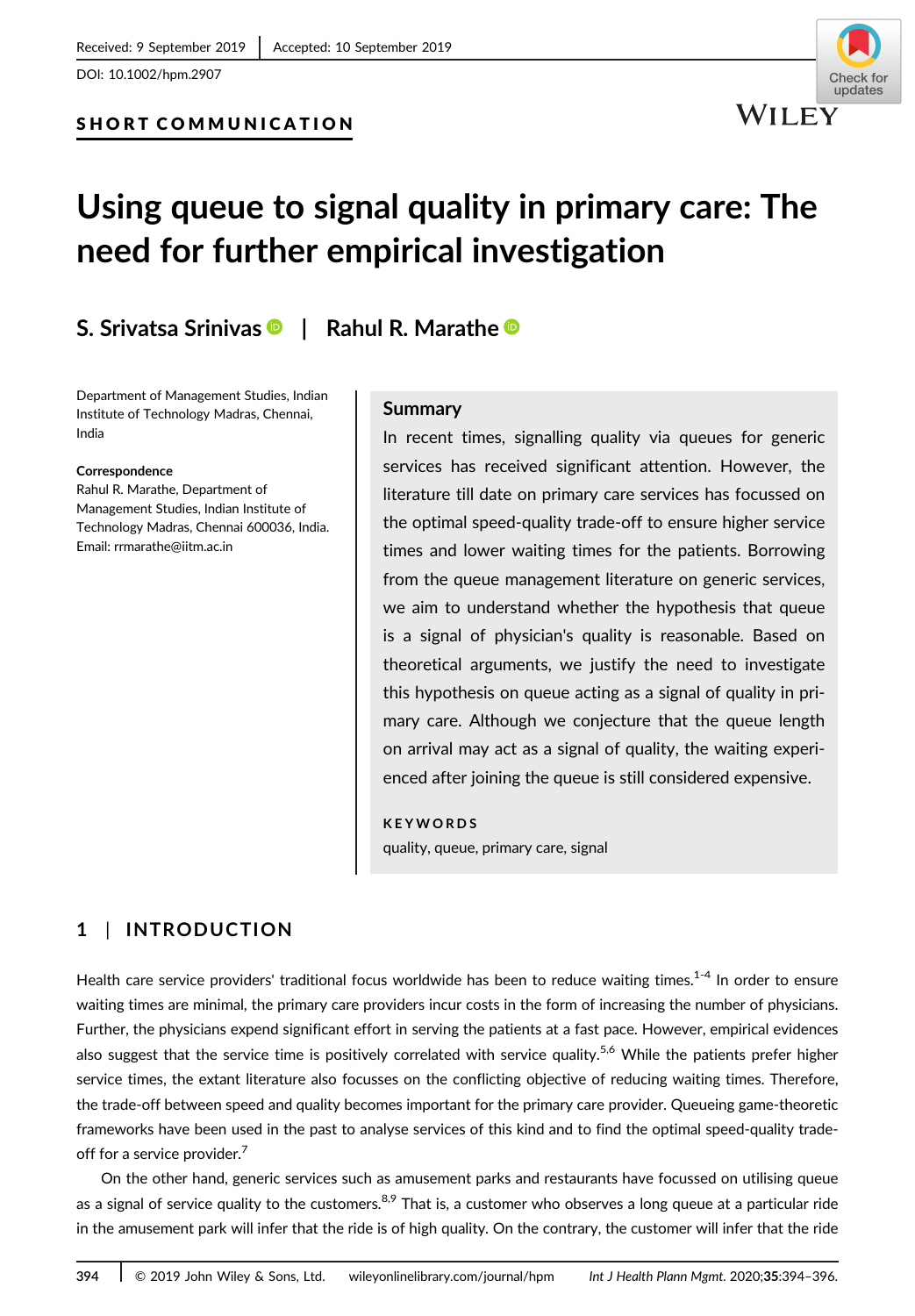is of low quality if there are no customers waiting in the queue. Based on such evidences from the literature, we conjecture that the queue could act as a signal of the physician's quality to the incoming patients. The hypothesis holds significance particularly in the wake of primary care services getting caught in the speed-quality trade-off tangle.

## **2** | **QUEUE AS A QUALITY SIGNAL**

Initially, the providers of generic services including restaurants and amusement parks focussed on the traditional objective of minimising wait times. However, recent empirical<sup>8</sup> and theoretical<sup>9</sup> evidences suggest that queue acts as a quality signal. Specifically, uninformed customers who are unaware of the service provider's quality rely on queue length information to infer about the quality of service. In certain instances, queue can act as an efficient quality signal while price can be uninformative.10

It is interesting to note that the models discussed thus far focus on using queue as a quality signal to the uninformed customers and not to the informed customers. This brings us to an important set of questions: Can queue act as a signal of quality to the patients in primary care? Are the patients in primary care informed? To answer these questions, we need to understand the meaning of credence services. Credence services are services whose quality is not clearly known even after the service is provided.<sup>11</sup> As the customers are not in a position to exactly determine the quality of service provided, they could rely on factors such as price, online service rating, and queue length, among others. Importantly, primary care comes under this umbrella of credence services.<sup>11</sup> The patients, therefore, cannot exactly determine the physician's quality. For instance, a patient in primary care does not exactly know whether the treatment provided by the physician is of high quality. Hence, the patients in primary care can be considered an equivalent of uninformed customers in generic services thereby strengthening our conjecture that queue can be used as a quality signal in primary care.

## **3** | **DISCUSSION**

We suggest that empirically understanding the role of queue as a quality signal in primary care can throw up several interesting insights on managing the queues in primary care better. It will provide a different perspective to the existing queue management practices. Similar to the queues in generic services,<sup>9</sup> we do not claim that the patients like waiting longer in the queue. While the patients infer physician's quality from the queue length on arrival, the ensuing wait experienced by the patient after joining the queue is expensive. Our recommendation also comes with another caveat that the focus is only on nonemergency primary care where waiting times are not extremely expensive. To motivate the future researchers to test the hypothesis in primary care settings worldwide, we provide a sequence of events which could potentially occur in a primary care environment.

Suppose that patients infer quality from queue length and the primary care provider ignores that patient behaviour. The physician continues to serve patients at the optimal pace to attain the speed-quality trade-off.7 However, the patients may observe shorter queues and incorrectly infer that the physician should be of low quality and avoid consulting that physician. The primary care provider, thus, loses revenue from that patient. It does not end here. The patients have to expend resources to search for another good physician in the population (search cost). In addition, there is also a probability that the physician they end up consulting is actually not a high quality physician. All these effects are due to the fact that the primary care provider failed to signal quality of the physician via longer queues to the patients (leading to adverse selection).

In this regard, a recent work on the analysis of no-show behaviour based on time to appointment comes up with a promising insight wherein the increase in waiting times can lead to reduced no-shows in certain instances.<sup>12</sup> Therefore, it is of particular interest to understand the role of queue length as a quality signal in primary care.